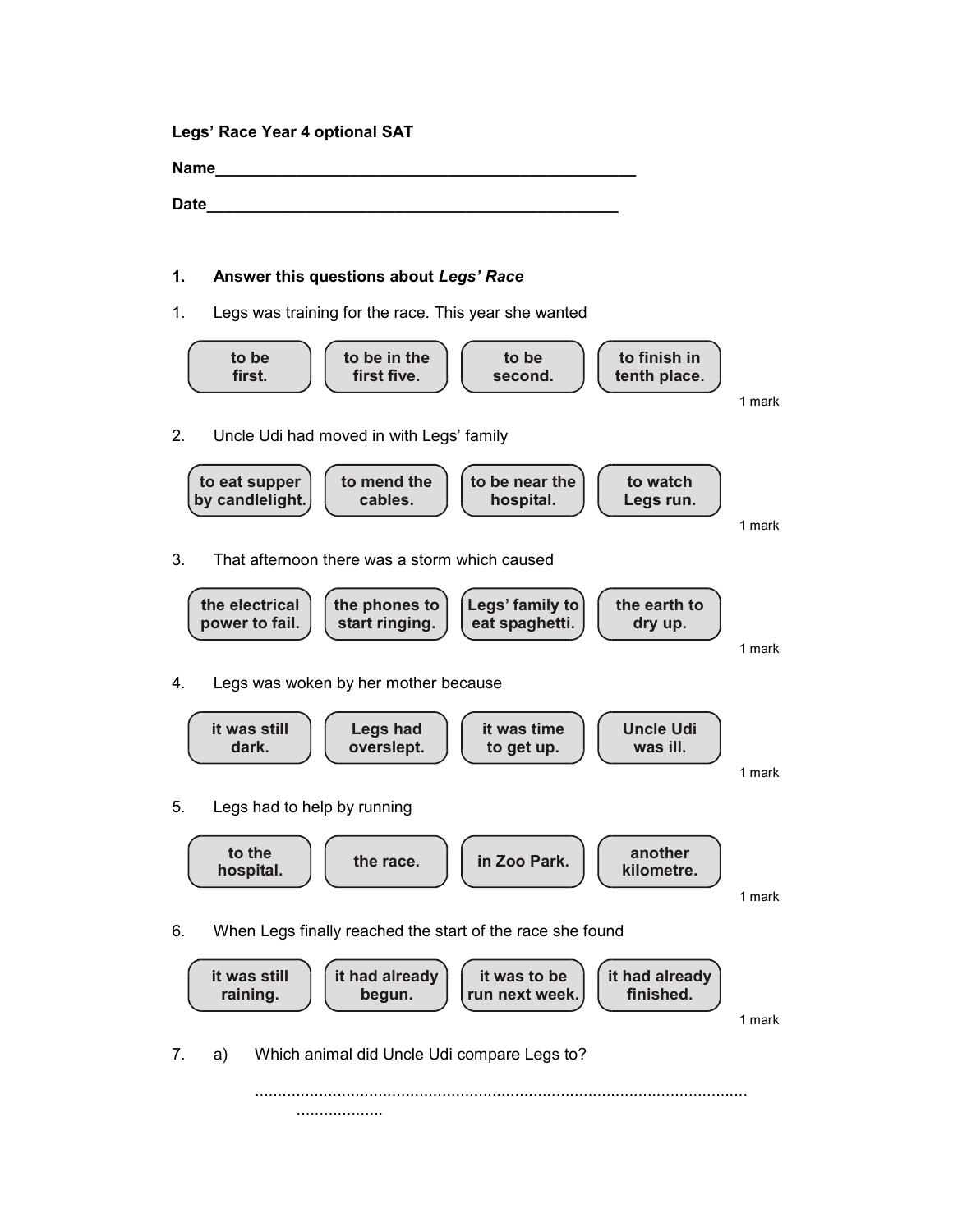b) Why? . . . . . . . . . . . . . . . . . . . . 1 mark

1 mark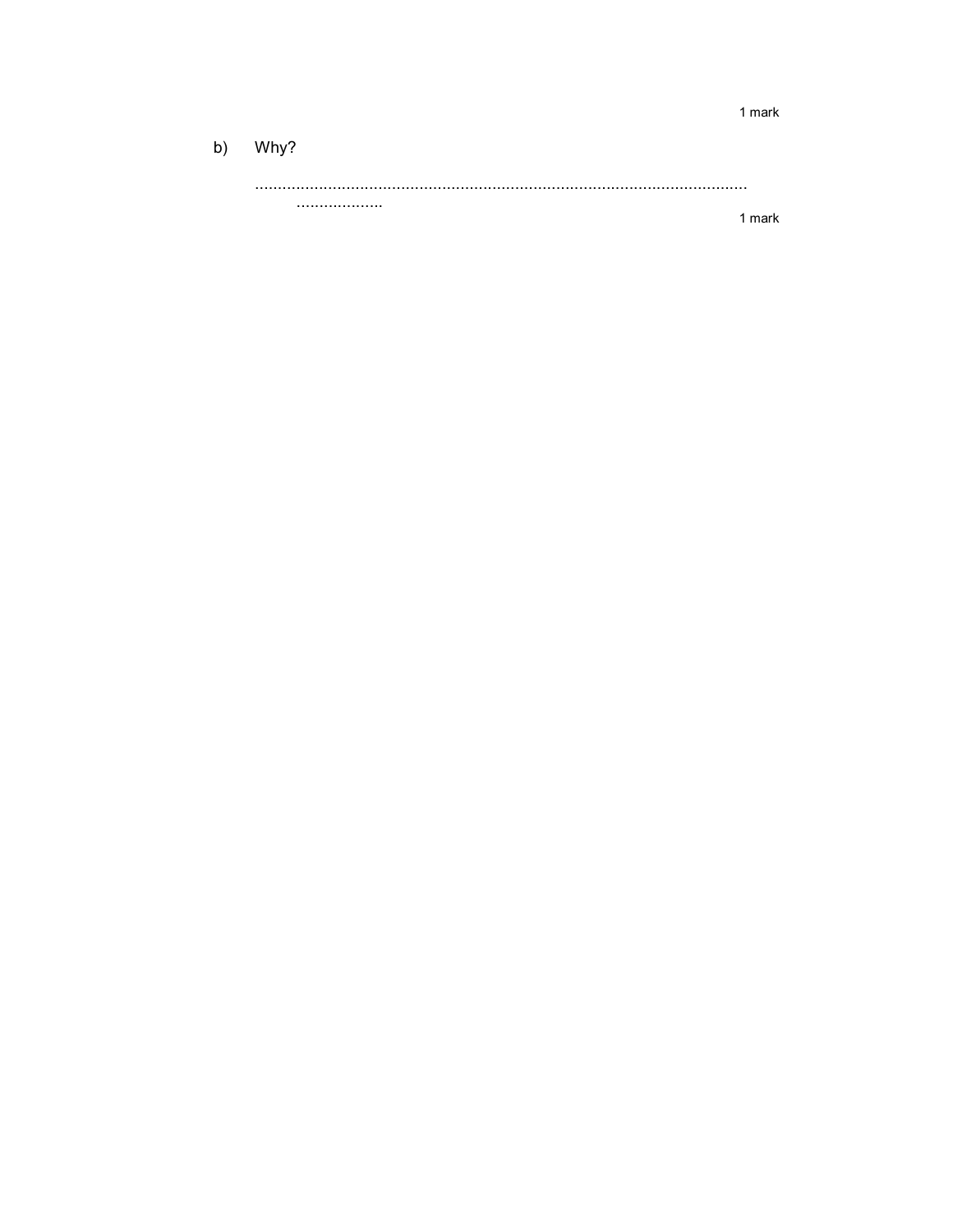8. Explain why you think Legs did not want Uncle Udi as a running partner. . . . . . . . . . . . . . . . . . . . . . . . . . . . . . . . . . . . . . . . . 2 marks 9. What does the word scrambled tell you about the way Legs got dressed? . . . . . . . . . . . . . . . . . . . . . . . . . . . . . . . . . . . . . . . 1 mark 10. What are tackies? . . . . . . . . . . . . . . . . . . . . 1 mark 11. The author makes Legs' run to the hospital seem like a race. Find two ways the author does this.  $1.$ .......................  $2.$ 2 marks 12. Why did Legs feel sad when she was running to the hospital? Give two reasons.  $1.$ ........................  $2.$ 2 marks 13. Look at this section of the story: It would take her another twenty minutes to get to the hospital. By then it would be six o'clock. Then find help. Then get a lift with the ambulance driver.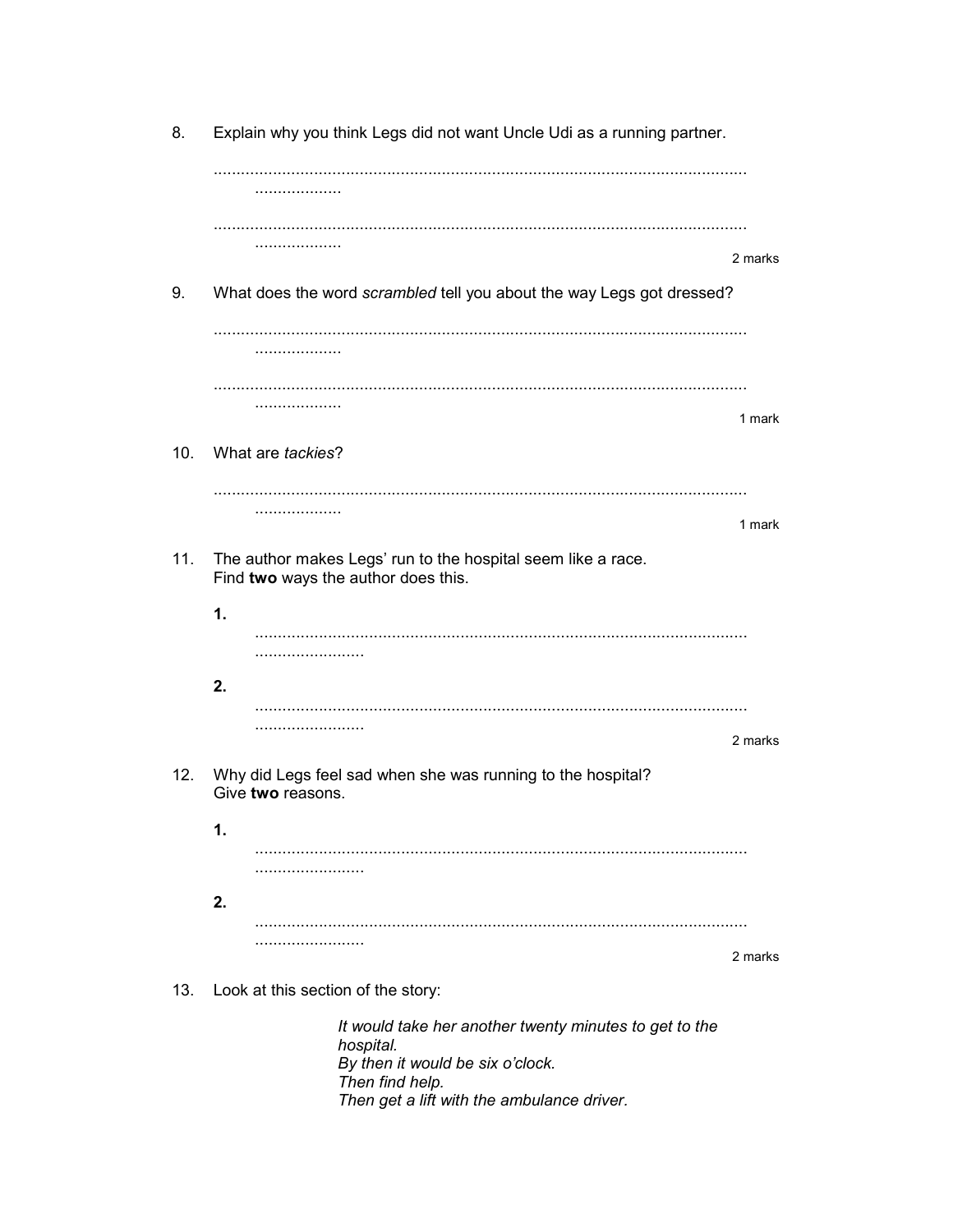## She might be in time for the start. If she ran all the way.

What is the author trying to tell you about Legs by writing this section in short lines? . . . . . . . . . . . . . . . . . . . 1 amrk 14. "It's my uncle...please come...his heart..." What does this sentence tell you about the way Legs was speaking? .................. . . . . . . . . . . . . . . . . . . . . 1 mark 15. Legs could hear a giant clock beating time in her head. What does this tell you about what Legs was thinking? . . . . . . . . . . . . . . . . . . . . . . . . . . . . . . . . . . . . . . . 1 mark 16. Legs heaved a sigh of relief. Explain what Legs was thinking. . . . . . . . . . . . . . . . . . . . . . . . . . . . . . . . . . . . . . . . 1 mark 17. Why was Legs pleased to see her uncle at the race? . . . . . . . . . . . . . . . . . . . 1 mark 18. How do we know Legs and Uncle Udi got on well? Tick two answers. He is proud of her running.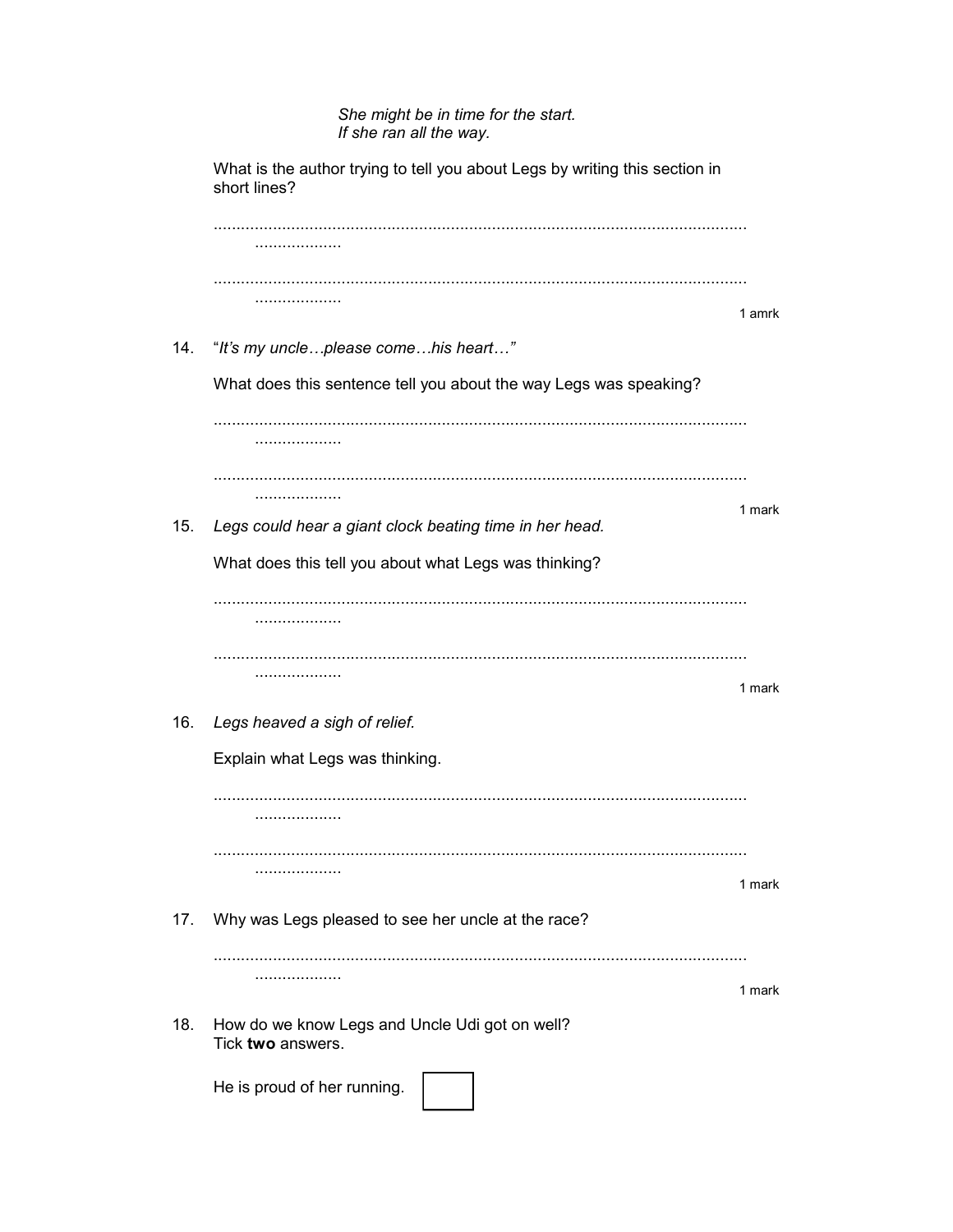| He makes her spaghetti.   |  |
|---------------------------|--|
| He takes her to hospital. |  |
| He comes to see her race. |  |
| He mends the power lines. |  |

1 mark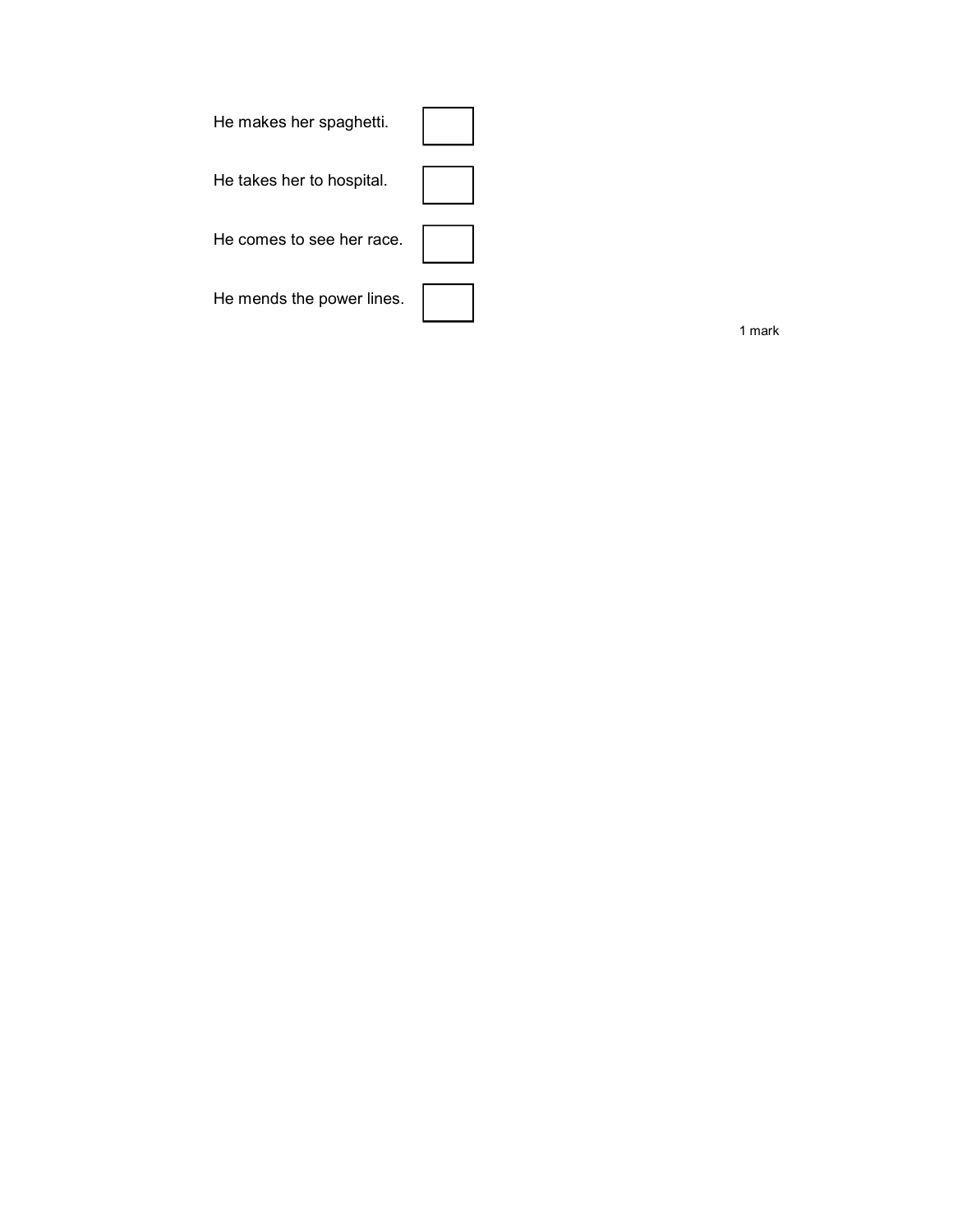19. Join the boxes to show how Legs felt at different points in the story. One has been done for you.